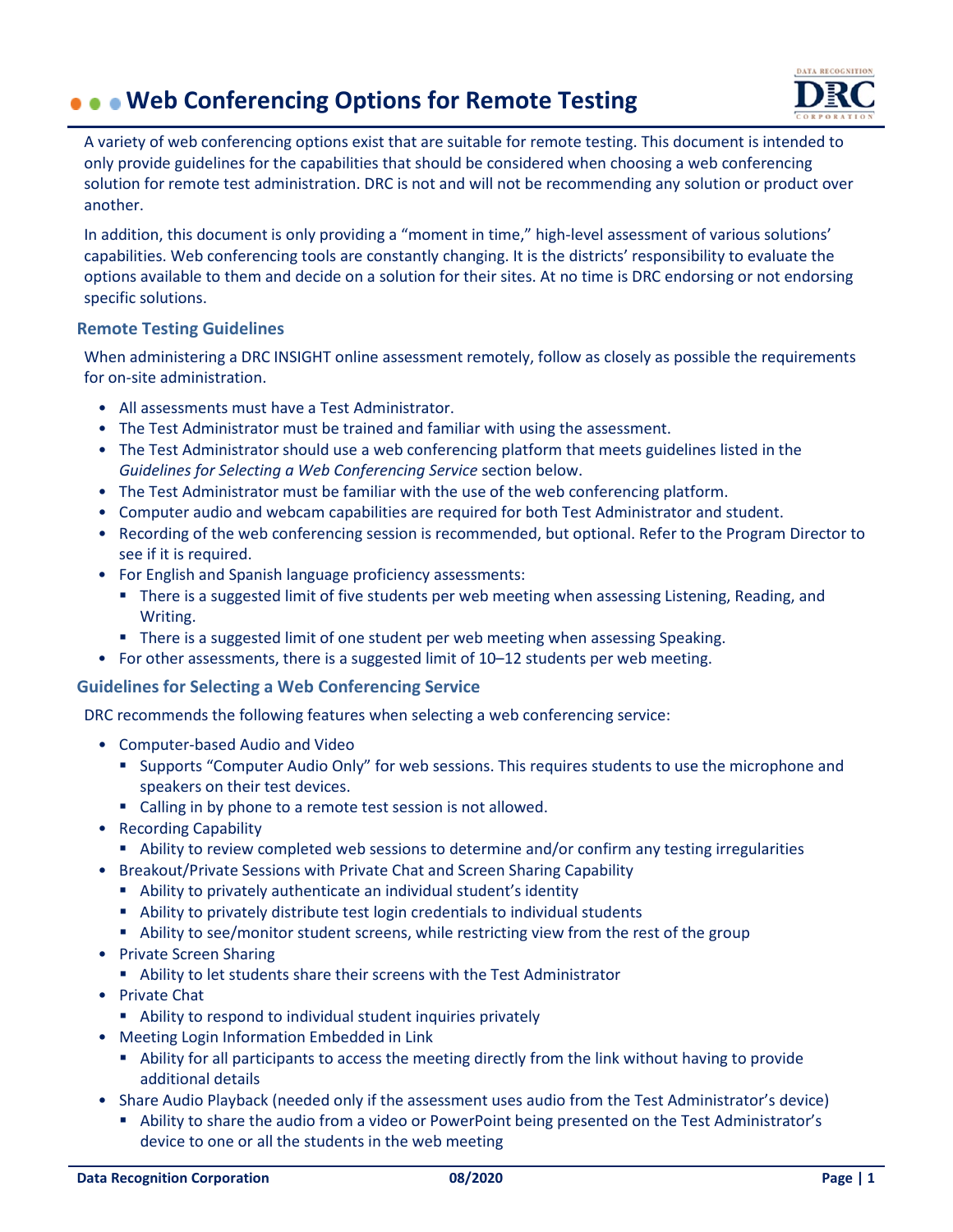# **Web Conferencing Options for Remote Testing**



#### **Remote Test Administration with One Student at a Time (1:1 Testing)**

When administering the assessment one student at a time, almost any web conferencing option will work. In those instances, you can monitor and freely interact with the student during the web meeting.

### **Remote Test Administration with Multiple Students at a Time (1:Many Testing)**

The following considerations apply when a single Test Administrator is monitoring more than one student at a time. These sessions require the ability to securely authenticate the identity of each student, to privately interact with individual students as needed, and to individually provide or verify each student's assessment login credentials, while still being able to maintain control of the group.

### **Zoom**

Pro:

- Easy to manage participants in group or individually
- Allows cloud recording, which can be saved locally
- Supports audio playback

Con:

- Not all organizations are allowed to use it
- Free account does not allow enough meeting time for testing Review:
- Meets all Remote Testing Guidelines
- "Breakout rooms" for interacting privately with participants are accessible from within the main meeting room.
- Moving to a breakout room pulls the Test Administrator out of the main meeting, but the Test Administrator can still see the main meeting participants.
- The Test Administrator tells the main group to wait, then interacts privately with each student to authenticate credentials or troubleshoot issues.
- Students can share their screen or use the camera to show the Test Administrator their workspace in the breakout room.
- Users may opt to have multiple Test Administrators in the same web meeting.

#### **WebEx**

Pro:

- Each user account includes a "personal room" that the Test Administrator can invite students to individually.
- Allows cloud recording, which can be saved locally
- Supports audio playback for some versions of Microsoft PowerPoint

Con:

• Free account does not allow enough meeting time for testing

Review:

- Meets all Remote Testing Guidelines
- The personal room has a fixed URL, which you can invite students to "on the fly" and use as a breakout room. This works similarly to Zoom, except your personal room is under a separate tab in your browser.

#### **Google Meet**

Pro:

- Allows for hosting multiple meetings at the same time, allowing you to use an additional meeting as a "breakout room"
- Supports audio playback

Con:

- Recording only allowed with G Suite Enterprise accounts
- Maximum meeting time of 1 hour, extended to 24 hours only through 9/30/20 with free account